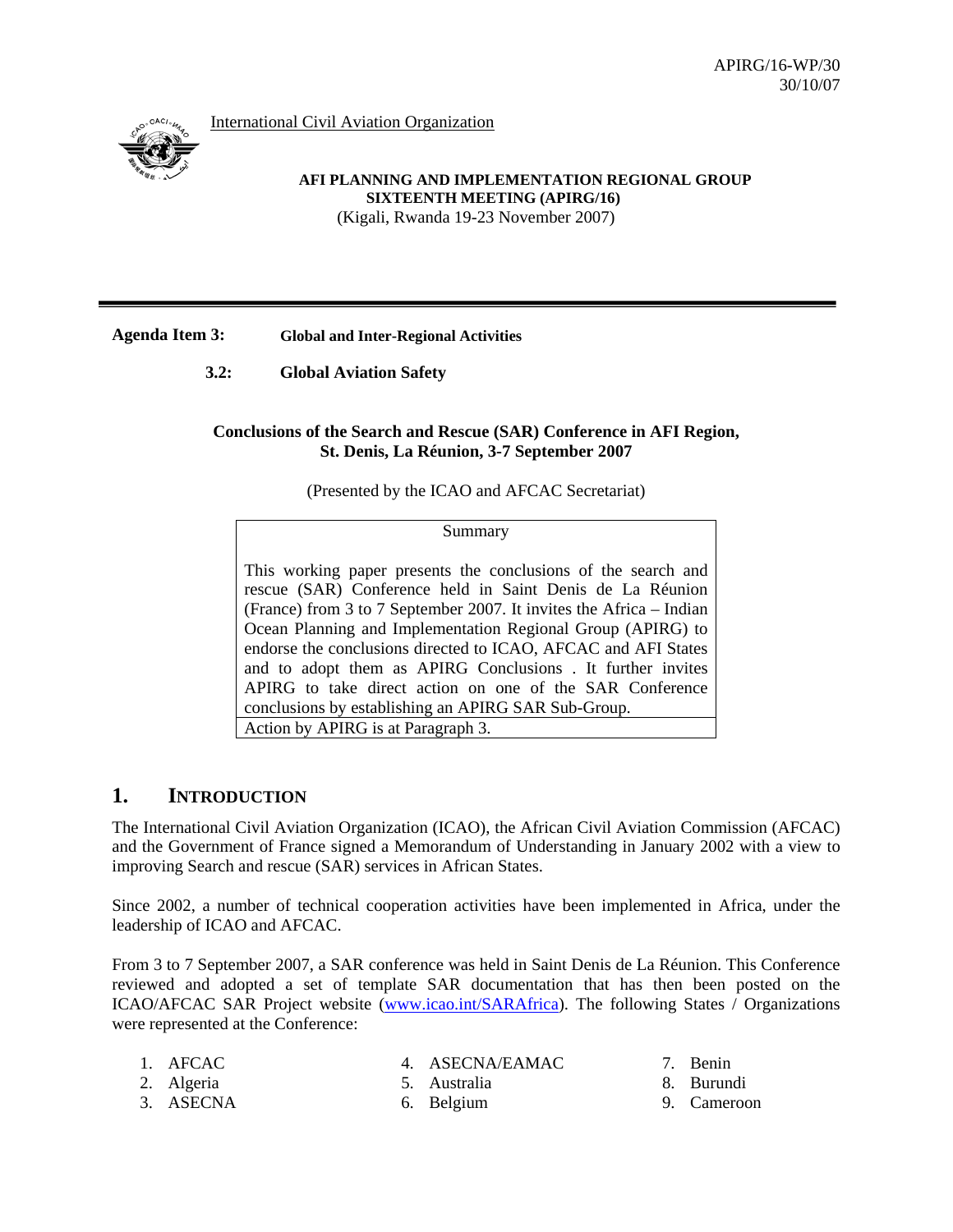| 10. Canada          | 20. Ghana      | 31. Sao Tomé e Principe |
|---------------------|----------------|-------------------------|
| 11. Cape Verde      | 21. ICAO       | 32. Senegal             |
| 12. Chad            | 22. IMO        | 33. Seychelles          |
| 13. Comoros         | 23. Kenya      | 34. South Africa        |
| 14. Congo           | 24. Libya      | 35. Sweden              |
| 15. Côte d'Ivoire   | 25. Madagascar | 36. Tanzania            |
| African<br>16. East | 26. Malawi     | 37. UEMOA               |
| Community           | 27. Mali       | 38. Uganda              |
| 17. EMS Satcom      | 28. Morocco    | 39. United Kingdom      |
| 18. France          | 29. Nigeria    | 40. US Coast Guard      |
| 19. Gabon           | 30. Norway     | 41. Zambia              |
|                     |                |                         |

The set of documentation adopted by the conference comprises a draft:

- SAR Bill;
- SAR Presidential Decree;
- SAR Plan;
- Inter-ministerial SAR Decree;
- Agreement between the Ministries in charge of Civil Aviation and Defence;
- terms of reference for a SAR Coordinating Committee;
- International SAR Agreement;
- International SAR Agreement (Case of several States within a single SRR);
- Regulation on the carriage of Emergency Locator Transmitter (ELT);
- Rescue Coordination Centre (RCC) Operations Manual;
- SAREX Manual.

## **2. SAR CONFERENCE CONCLUSIONS**

The SAR Conference held in Saint Denis de La Réunion adopted conclusions, which are reproduced at appendix one.

#### *2.1. Establishment of an Africa – Indian Ocean Planning and Implementation Regional Group (APIRG) SAR Sub-Group*

Conclusion 12 reads as follows:

"The Conference […] noted that during APIRG ATS/AIS/SAR sub-group meetings, SAR issues appeared not to have progressed in line with developments in ATS and AIS. Therefore, the Conference recommended the establishment of a specific SAR sub-group ;"

The ICAO/AFCAC SAR Project comprises a SAR training component, from which more than 120 persons benefited. Furthermore, SAR working groups were established in the framework of the Project, with a view to drafting various technical SAR documents.

Therefore, the ICAO/AFCAC SAR Project has contributed to the development and enhancement of African expertise in the SAR field. Consequently, it is expected that an APIRG SAR Sub-Group would efficiently address AFI SAR deficiencies, while offering to African SAR experts an opportunity to regularly exchange on specific AFI SAR issues.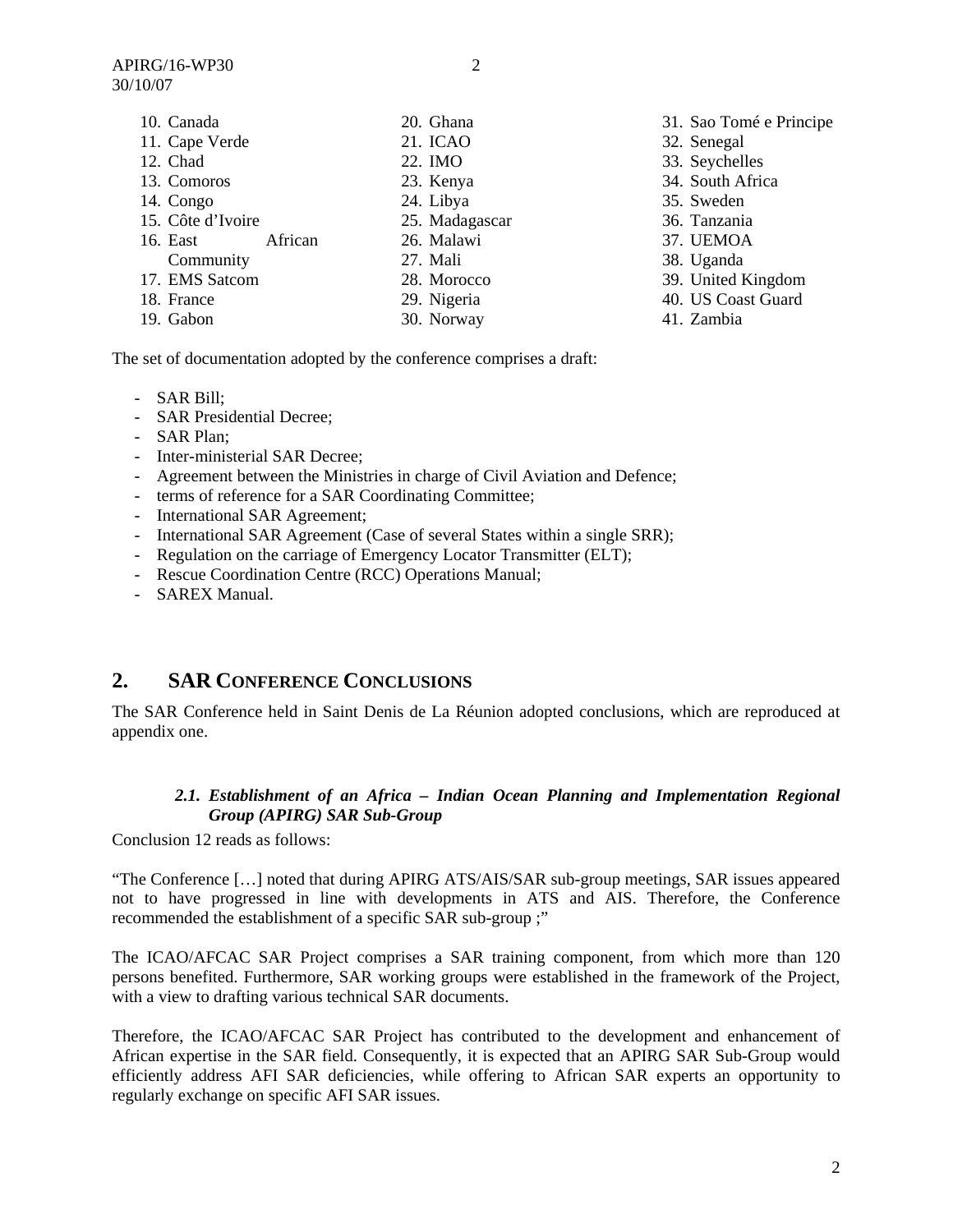This Conference conclusion is supported by the ICAO and AFCAC Secretariats.

#### *2.2. Conclusions directed to ICAO and AFCAC*

The Conference also adopted conclusions directed to ICAO and AFCAC. Conclusions 5, 6, 8, 9 and 13 read as follows :

- − "5. noted the success of the Project to date but highlighted the need to keep up the momentum of the Project as it neared conclusion. Furthermore, in order to build on the Project's achievements, the Conference felt there was now an urgent need to find a way to continue the SAR development activities of ICAO and AFCAC in the region ;"
- − "6. highlighted the importance of the role of ICAO Regional Offices and, at the same time, the crucial need to reinforce regional SAR human resources. In particular, the Conference emphasised the importance of appointing a SAR expert in the AFI Regional Offices ;"
- − "8. suggested that key performance indicators be developed by ICAO and AFCAC in the SAR field which would support AFCAC and ICAO in their efforts to keep track of the progress made by States ;"
- − "9. concluded that ICAO and AFCAC should seek new financial sources in order to fund technical assistance in the SAR field in the AFI Region ;"
- − "13. recommended that similar meetings be regularly organized to follow up the evolution of SAR matters in the AFI Region ;"

Such conclusions are direct invitations for ICAO and AFCAC to take specific actions. It is suggested in paragraph 3 (action to be taken) that APIRG endorse these conclusions, and transmit them to ICAO and AFCAC for action.

#### *2.3. Conclusions directed to AFI States*

The Conference also adopted a number of conclusions addressed to AFI States. These are conclusions 1, 2 4, 7, 10 and 11, which read as follows:

- − "1. recalled that the provision of SAR services, compliant with international standards and recommended practices, is an obligation of ICAO contracting States ;"
- − "2. recalled that the correction of many SAR deficiencies in the AFI region requires stronger political support from States ;"
- − "4. noted that some SAR remedial actions are complex by nature. This, for example, is the case with respect to the implementation of a SAR funding mechanism or the adoption of high level organisational texts, such as a SAR Bill or SAR Presidential Decree. Other corrective actions, however, require little financial investment and are simpler to address. For example, signing international SAR agreements, developing operational SAR procedures or organizing exercises without deployment of SAR units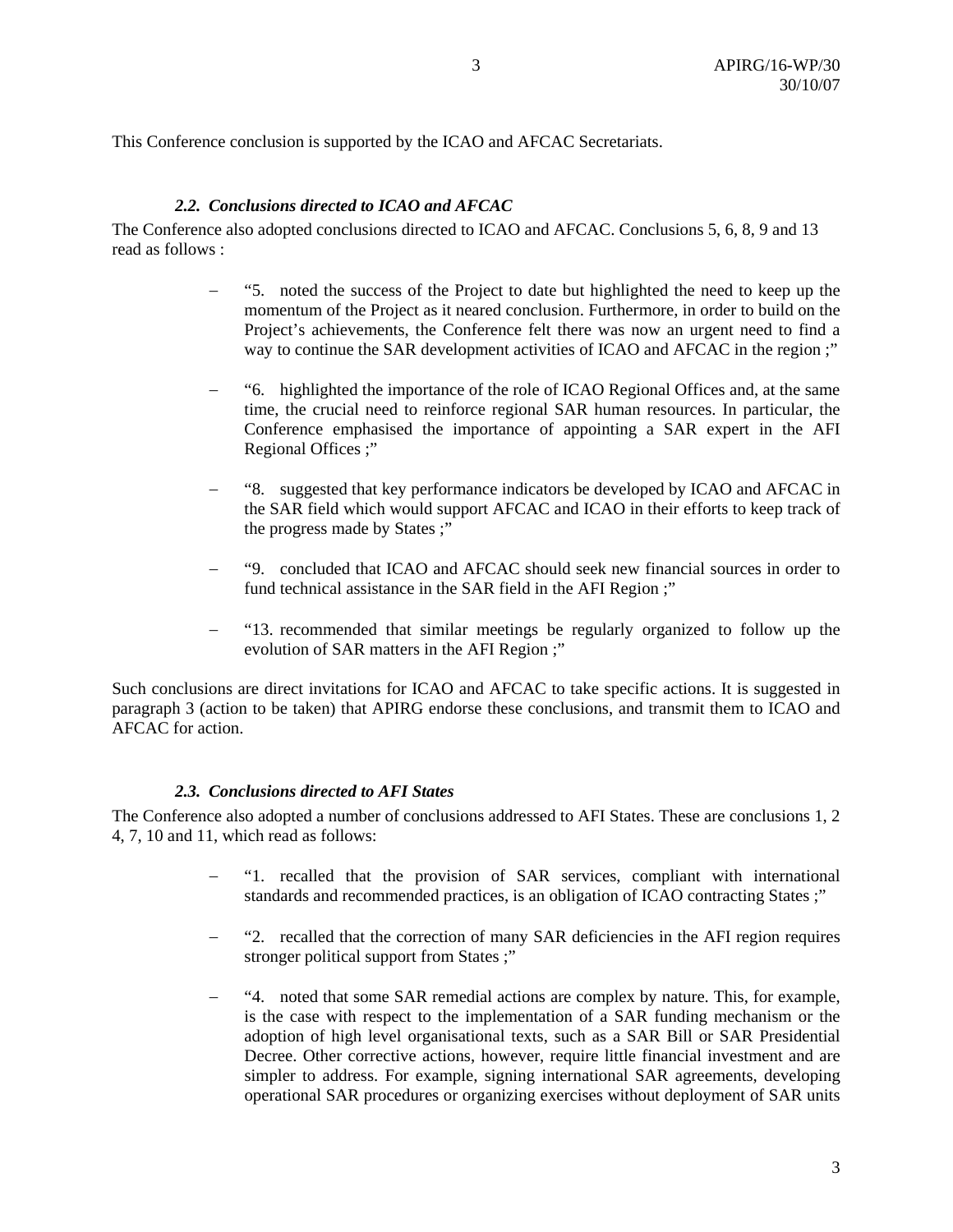can be achieved without significant financial outlay and these shortcomings should be addressed by States as soon as practicable ;"

- − "7. concluded that States, which have not yet done so, should, as a priority, establish permanent SAR structures within national civil aviation authorities ;"
- − "10. recognized the crucial role of training in SAR. It acknowledged with appreciation the decision of some African aeronautical schools to include SAR in their regular training curricula. The Conference strongly recommended that States dedicate budgets to SAR training. It further recommends that States make use of African aeronautical schools to train their staff in the SAR field ;"
- − "11. invited States to consider temporary secondment of high level SAR experts to ICAO or AFCAC to build on the achievements of the ICAO/AFCAC SAR Project ;"

It is suggested that APIRG endorse the above conclusions and adopt them as APIRG Recommendations to AFI States.

## **3. Action by APIRG:**

- 3.1 The meeting is invited to:
	- − Note the information presented in this working paper ;
	- − Request that ICAO and AFCAC ensure that the conclusions of the SAR Conference of Saint Denis de la Réunion will be taken into account in the Comprehensive Regional Implementation Plan for Aviation Safety in Africa ;
	- − Consider the ICAO/AFCAC SAR Conference proposal to establish an APIRG SAR Sub-Group ; and
	- − Endorse the conclusions of the SAR Conference (Saint Denis de La Réunion, 3 7 September 2007) presented in paragraph 2.2 and 2.3 and adopt them as APIRG Recommendations.

\_\_\_\_\_\_\_\_\_\_\_\_\_\_\_\_\_\_\_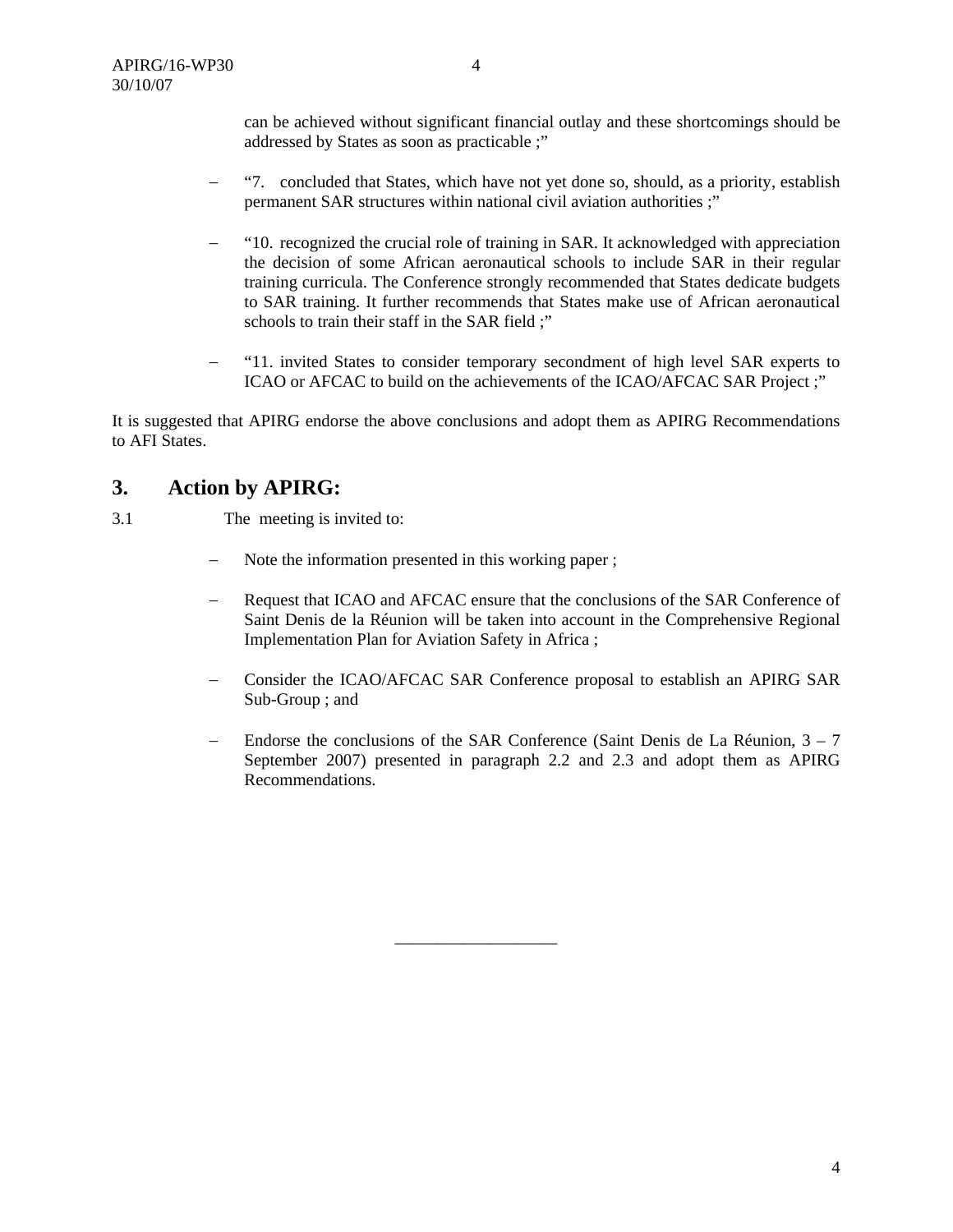

### **SAR Conference (Saint Denis de La Réunion, 3 – 7 September 2007)**

5

### **Conclusions**

The Conference:

- 1. recalled that the provision of SAR services, compliant with international standards and recommended practices, is an obligation of ICAO contracting States;
- 2. recalled that the correction of many SAR deficiencies in the AFI region requires stronger political support from States;
- 3. highlighted the importance of the outcome of the ICAO / AFCAC SAR technical cooperation project, and thanked the Government of France for its financial support to the project;
- 4. noted that some SAR remedial actions are complex by nature. This, for example, is the case with respect to the implementation of a SAR funding mechanism or the adoption of high level organisational texts, such as a SAR Bill or SAR Presidential Decree. Other corrective actions, however, require little financial investment and are simpler to address. For example, signing international SAR agreements, developing operational SAR procedures or organizing exercises without deployment of SAR units can be achieved without significant financial outlay and these shortcomings should be addressed by States as soon as practicable;
- 5. noted the success of the Project to date but highlighted the need to keep up the momentum of the Project as it neared conclusion. Furthermore, in order to build on the Project's achievements, the Conference felt there was now an urgent need to find a way to continue the SAR development activities of ICAO and AFCAC in the region;
- 6. highlighted the importance of the role of ICAO Regional Offices and, at the same time, the crucial need to reinforce regional SAR human resources. In particular, the Conference emphasised the importance of appointing a SAR expert in the AFI Regional Offices;
- 7. concluded that States, which have not yet done so, should, as a priority, establish permanent SAR structures within national civil aviation authorities;
- 8. suggested that key performance indicators be developed by ICAO and AFCAC in the SAR field which would support AFCAC and ICAO in their efforts to keep track of the progress made by States;
- 9. concluded that ICAO and AFCAC should seek new financial sources in order to fund technical assistance in the SAR field in the AFI Region;